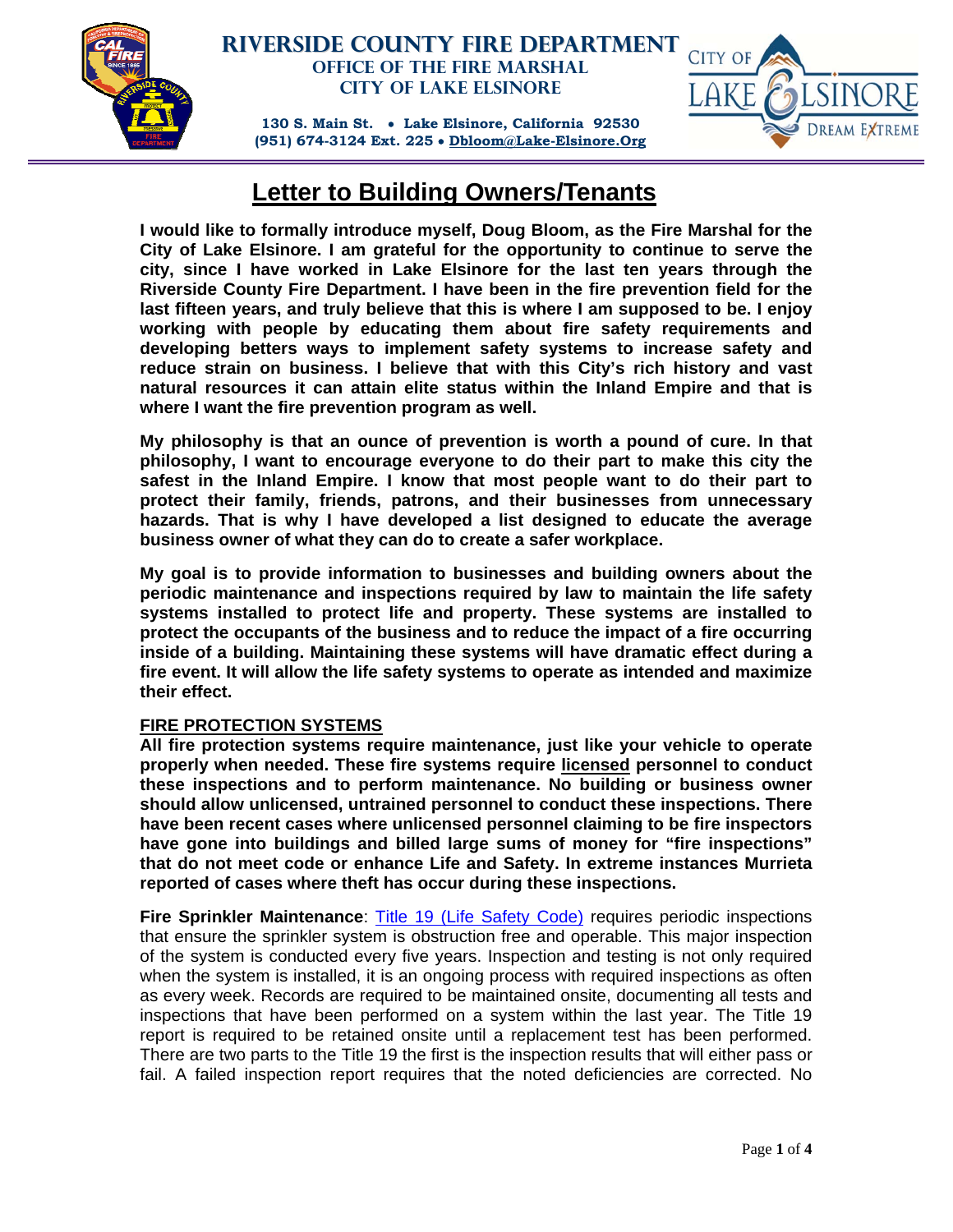storage shall be located within the riser room or in areas with an exposed riser it shall be accessible and no storage shall be located within 3 feet of the riser.

**Fire Alarm Maintenance:** All fire alarm systems shall be maintained in accordance with the currently adopted codes. The current NFPA 72 is the 2013 edition. Any beeping from an annunciator shall not be silenced and shows that the alarm system or fire suppression system may be in disrepair. You will need to contact your fire alarm company immediately and contact the fire department of any sounding alarm.

**Hood Suppression Systems:** All hood suppression systems shall be tagged and maintained every 6 months in accordance with NFPA 17A (2009 Edition), NFPA 25 (2011 CA), UL 300, and Title 19. Any replacement of appliances or rearrangement of equipment shall be reviewed and approved by the fire department since the system is designed only for specific appliances and will not function appropriately if modified. Wet chemical extinguishers shall be broken down every 5 years. All extinguishers shall be inspected monthly by the tenants to ensure the fire extinguisher is operable and "in the green".

**Fire Extinguishers:** Fire extinguishers shall be located in all buildings and should be located no less than within 75' of travel of all portions of the building. Some situations may require shorter travel distances for fire extinguishers. All fire extinguishers shall be inspected by a California State Fire Certified company and affix the inspection label in accordance with Title 19. Dry chemical extinguishers shall be discharged and refilled every 6 years and shall be hydrostatically tested every 12 years. All extinguishers shall be inspected monthly by the tenants to ensure the fire extinguisher is operable and "in the green".

#### **BUILDING COMPONENTS**

**Exit Lighting:** For egress lighting the duration to function after a power loss is 90 minutes minimum. This normally can be tested by pressing the "Test" button normally located on the bottom of the light assembly. A recommended period of time to test is for at least 30 seconds to be sure that the battery maintains a full charge.

**Exit Signs:** Exit signs shall produce no less than 5 ft. candles of illumination. These can be tested by pressing a test button for approximately 30 seconds.

**Knox Rapid Entry Systems:** Keys from the tenant space are placed into a vault system designed to allow rapid access in the event of a fire for the fire department. If you have changed the locks recently please contact either the Fire Marshal or the closest fire station to replace them. This system is only utilized by the fire department with a unique key system to prevent unauthorized entry and the fire department highly recommends the alarm monitoring of the Knox box. These are

**Building Address:** The building address is a critical means of locating the source of an emergency. Lettering shall be as follows 12" lettering for all buildings 25' in height or less at the highest architectural projection of the building and 24" letters for all building greater than 25'. Suites shall also be marked with no less than 6" letters on the front and back doors.

**Fire Protection Equipment Identification and Access:** Doors shall be labeled to assist in the rapid extinguishment of fire. The following areas shall be labeled: All "Fire Sprinkler Riser" rooms, "Electrical shut-off" rooms, "Fire Alarm Control Panels", "Roof Access" rooms, and "Solar Disconnect" areas. No equipment areas shall be used as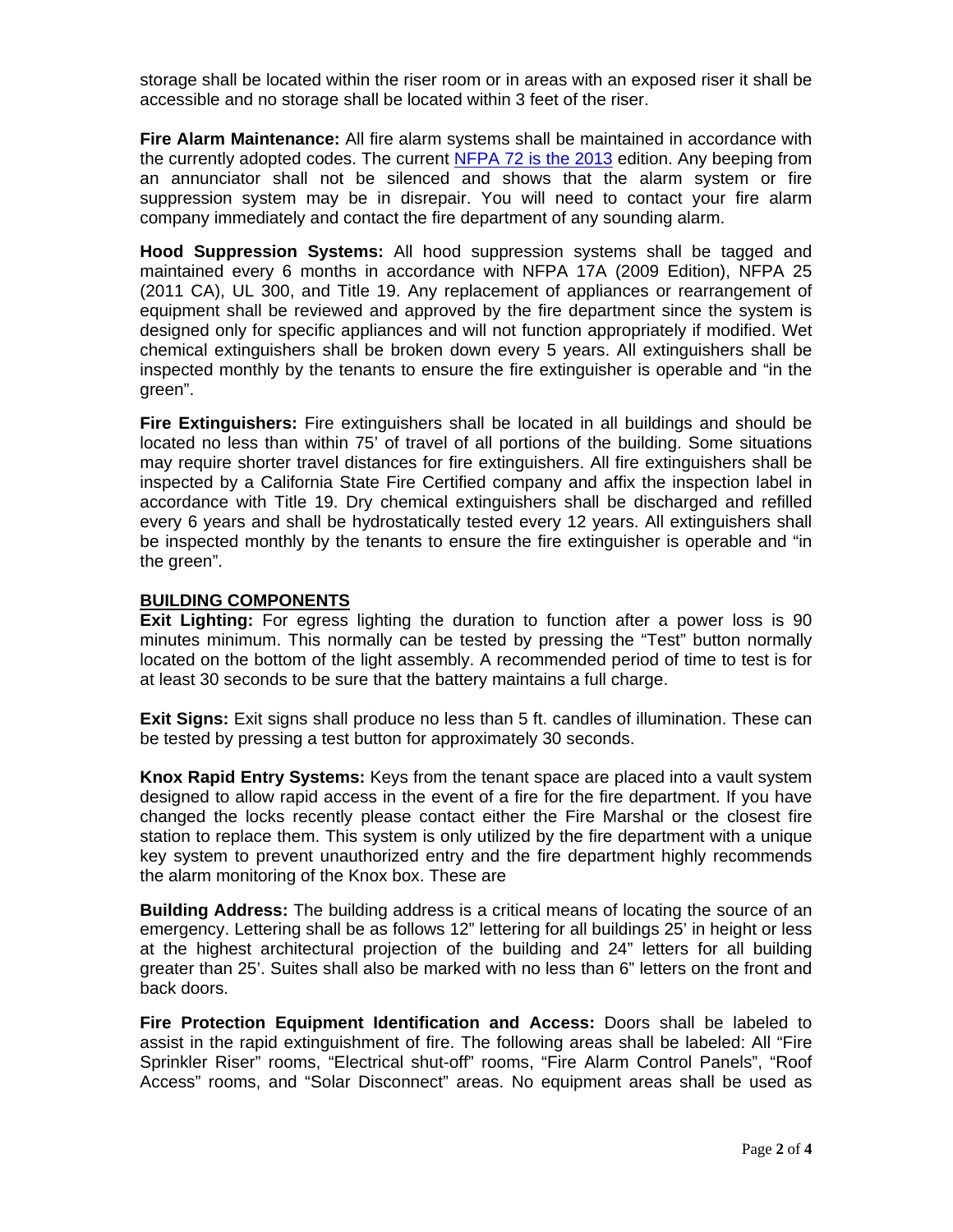storage locations and nothing shall be placed into such areas that may impede fire department access.

#### **FIRE SAFETY AND EVACUATION**

**Fire Evacuation Plans:** The following items are required to be included into a fire evacuation plan:

- 1. Emergency egress or escape routes and whether evacuation of the building is to be complete or, where approved, by selected floors or areas only.
- 2. Procedures for employees who must remain to operate critical equipment before evacuating.
- 3. Procedures for assisted rescue for persons unable to use the general *means of egress* unassisted.
- 4. Procedures for accounting for employees and occupants after evacuation has been completed.
- 5. Identification and assignment of personnel responsible for rescue or emergency medical aid.
- 6. The preferred and any alternative means of notifying occupants of a fire or emergency.
- 7. The preferred and any alternative means of reporting fires and other emergencies to the fire department or designated emergency response organization.
- 8. Identification and assignment of personnel who can be contacted for further information or explanation of duties under the plan.
- 9. A description of the emergency voice/alarm communication system alert tone and preprogrammed voice messages, where provided.

**Fire Safety Plans:** The following items are required when preparing a Fire Safety Plan:

- 1. The procedure for reporting a fire or other emergency.
- 2. The life safety strategy and procedures for notifying, relocating, or evacuating occupants.
- 3. Site plans indicating the following:
	- a. The occupancy assembly point.
	- b. The locations of fire hydrants.
	- c. The normal routes of fire department vehicle access.
- 4. Floor plans identifying the locations of the following:
	- a. Exits.
	- b. Primary evacuation routes.
	- c. Secondary evacuation routes.
	- d. Accessible egress routes.
	- e. Areas of refuge.
	- f. Exterior areas for assisted rescue.
	- g. Manual fire alarm boxes.
	- h. Portable fire extinguishers.
	- i. Occupant-use hose stations.
	- j. Fire Alarm annunciators and controls.
- 5. A list of major fire hazards associated with the normal use and occupancy of the premises, including maintenance and housekeeping procedures.
- 6. Identification and assignment of personnel responsible for maintenance of systems and equipment installed to prevent or control fires.
- 7. Identification and assignment of personnel responsible for maintenance, housekeeping and controlling fuel hazard sources.